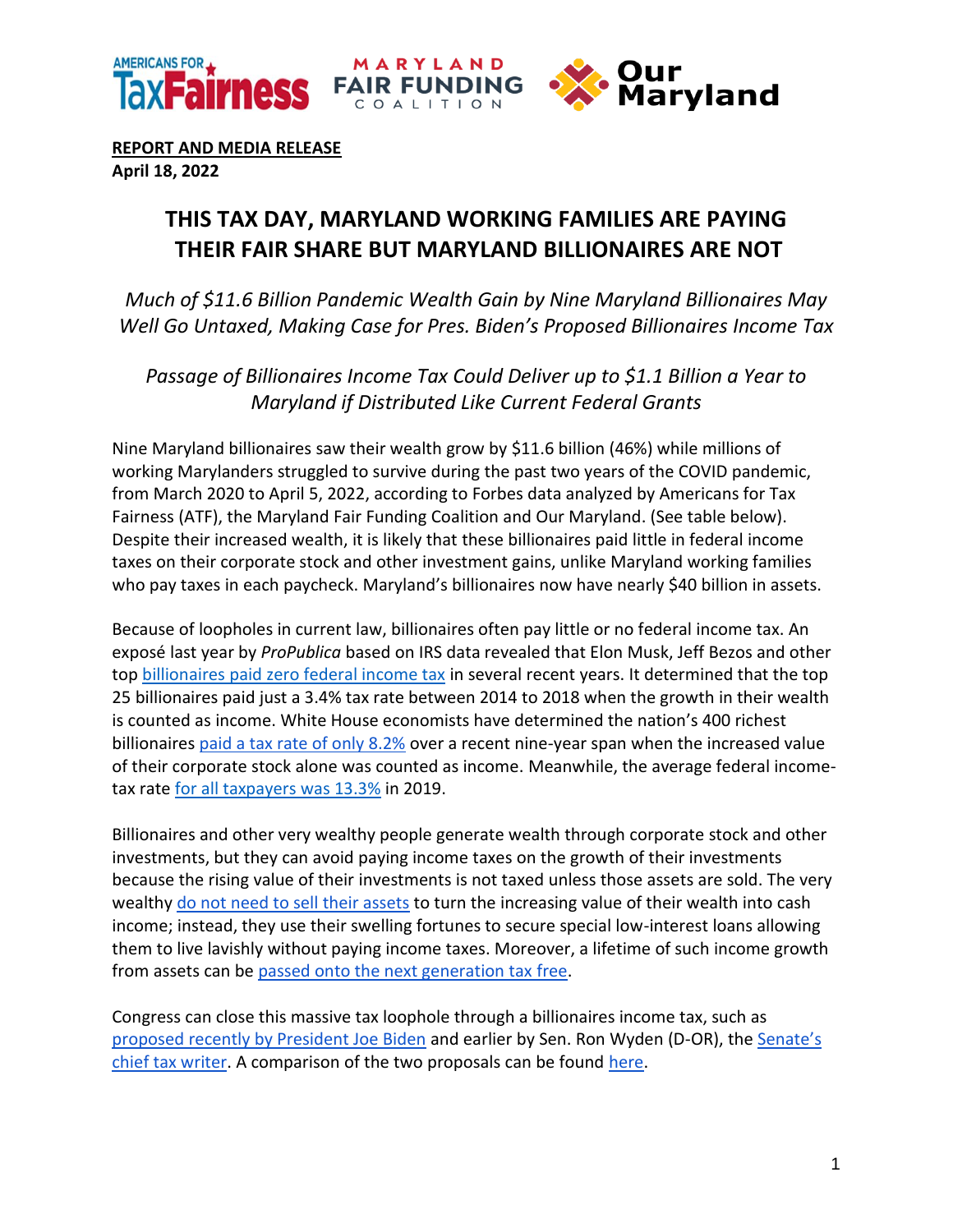Both proposals would tax investment gains of the ultra-rich more like the wages of workers are taxed now. Requiring billionaires to pay a fairer share on the growth in value of their assets would make the tax system more equitable and generate revenue that would greatly benefit the economy and increase services and opportunities for millions of Americans.

The public overwhelmingly favors a billionaires income tax: 64% of respondents in a recen[t](https://docs.google.com/document/d/1AhWvucOLV2qY6izLkZvHpPig6DDmdFaCbmeM-5E65Xw/edit) [national poll](https://docs.google.com/document/d/1AhWvucOLV2qY6izLkZvHpPig6DDmdFaCbmeM-5E65Xw/edit) supported Senator Wyden's plan. (President Biden's plan was not tested in this poll.)

| <b>Name</b>             | <b>Net Worth</b><br>Mar. 18, 2020<br>(\$ Millions) | <b>Net Worth</b><br>Apr. 5, 2022<br>(\$ Millions) | 24 Month Wealth<br>Growth<br>(\$ Millions) | 24 Month % Wealth<br>Growth |
|-------------------------|----------------------------------------------------|---------------------------------------------------|--------------------------------------------|-----------------------------|
| <b>MARYLAND</b>         | \$25,000                                           | \$39,626                                          | \$14,626                                   | 58.5%                       |
| <b>Mitchell Rales</b>   | \$3,700                                            | \$6,163                                           | \$2,463                                    | 66.6%                       |
| Stephen Bisciotti       | \$4,200                                            | \$6,049                                           | \$1,849                                    | 44.0%                       |
| <b>Ted Lerner</b>       | \$3,700                                            | \$4,644                                           | \$944                                      | 25.5%                       |
| Jim Davis               | \$2,600                                            | \$4,544                                           | \$1,944                                    | 74.8%                       |
| David Rubenstein        | \$2,800                                            | \$4,167                                           | \$1,367                                    | 48.8%                       |
| Dan Snyder              | \$2,600                                            | \$3,997                                           | \$1,397                                    | 53.7%                       |
| <b>Bernard Saul II</b>  | \$2,900                                            | \$3,852                                           | \$952                                      | 32.8%                       |
| Keith Dunleavy*         | N/A                                                | \$1,674                                           | N/A                                        | N/A                         |
| <b>Kevin Plank</b>      | \$1,100                                            | \$1,623                                           | \$523                                      | 47.5%                       |
| <b>Theodore Leonsis</b> | \$1,400                                            | \$1,573                                           | \$173                                      | 12.3%                       |
| Anthony Casalena*       | N/A                                                | \$1,340                                           | N/A                                        | N/A                         |

**Source:** Forbes data from March 18, 2020, and April 5, 2022, analyzed by Americans for Tax Fairness and available [here.](https://docs.google.com/spreadsheets/d/1MksOhwmIojtZihAmPcfcYeaGoG3FOFZmiKUza1dIRD4/edit?usp=sharing) \*Since there is no data on the assets of Keith Dunleavy and Anthony Casalena in March 2020, they have been excluded from the analysis of pandemic wealth gains by Maryland billionaires (which would have been even higher).

The billionaires income tax proposed by President Biden would [raise about \\$361 billion](https://americansfortaxfairness.org/issue/comparison-biden-wyden-billionaires-income-tax-proposals-short/) over 10 years and the version proposed by Sen. Wyden would raise \$557 billion over 10 years.

Nationally, it could do a great deal to hel[p](https://americansfortaxfairness.org/issue/6-ways-spend-revenue-billionaires-income-tax/) [lower costs for working families](https://americansfortaxfairness.org/issue/6-ways-spend-revenue-billionaires-income-tax/) by funding access to affordable healthcare and lower housing costs, ensuring the expanded Child Tax Credit benefits that recently expired could be extended for another four years, significantly lower the cost of childcare for working families and more.

**If that revenue were distributed to the states based on historical levels of federal grants to state budgets, Marylan[d](https://docs.google.com/spreadsheets/d/1uMGQ0_Ow8ssIrktfYIvIQZwB44zOHf82ILpvh5kzWUI/edit?usp=sharing) [could gain](https://docs.google.com/spreadsheets/d/1uMGQ0_Ow8ssIrktfYIvIQZwB44zOHf82ILpvh5kzWUI/edit?usp=sharing) from \$740 million to \$1.1 billion a year for 10 years, respectively, from the Biden and Wyden billionaires tax plans.** This is based on budget data from the National Association of State Budget Officers. Between 2019 and 2021, federal grant funds made up an average of about 35% of Maryland's state budget.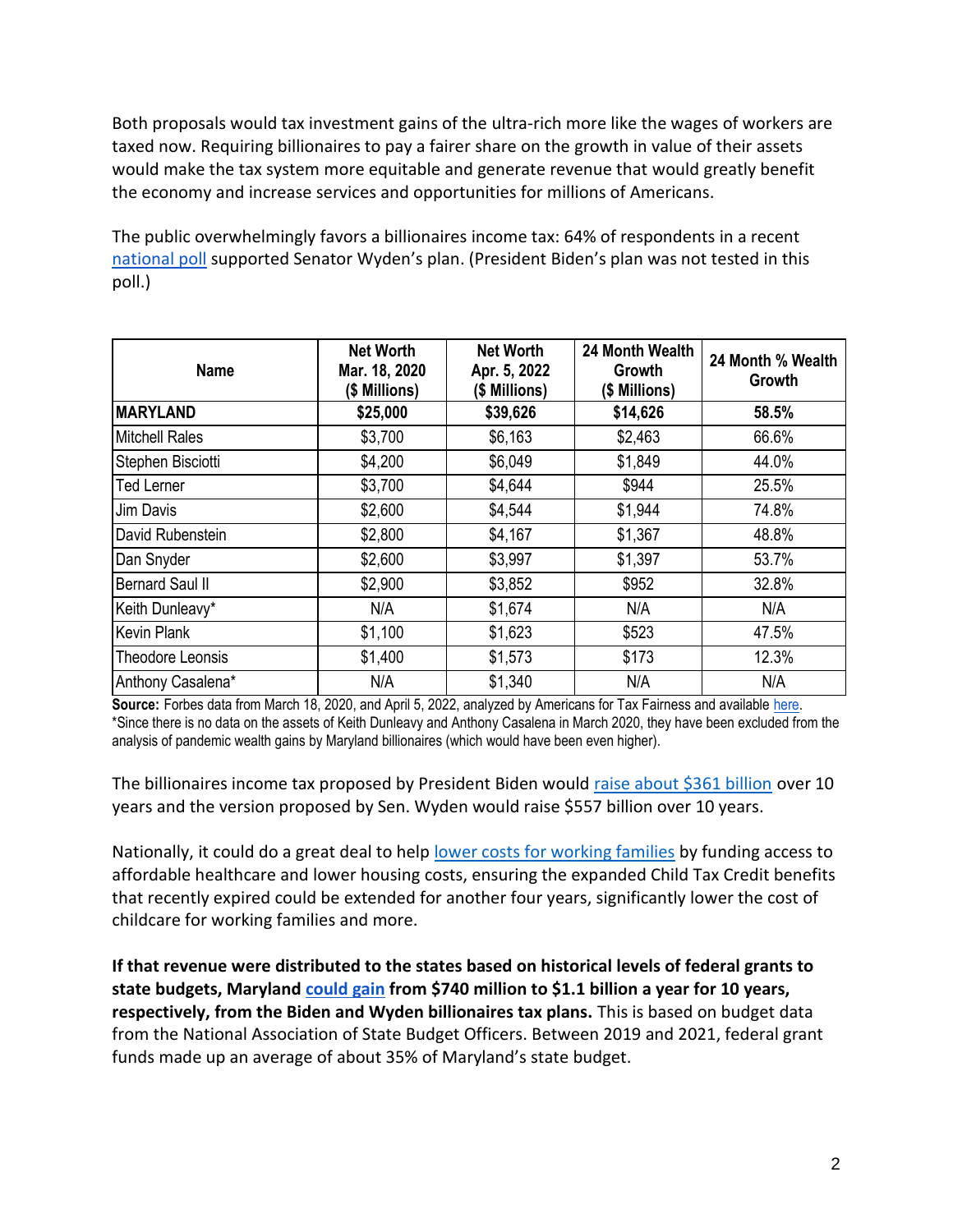Maryland State Senator Paul G. Pinsky - a leader on state tax fairness efforts targeting loopholes and preferences for large corporations and the wealthiest individuals - stated:

"These billionaires benefit from the fruits of their workers and utilize the state's infrastructure, like roads, bridges and schools, paid for by the taxes of working families. They have more than an obligation to pay back a sizable amount from their grotesque wealth. It should be the law."

Federal grant funds to states [pay for numerous programs and services:](https://www.cbpp.org/research/state-budget-and-tax/federal-aid-to-state-and-local-governments) healthcare (Medicaid and CHIP), childcare, food and nutrition (SNAP, WIC), education (Head Start, Title I and IDEA), housing, transportation (highways, airports, and mass transit), public safety and much more. These funds represent nearly one-third of state budgets on average. Additional funds generated by a billionaires income tax could be used to lower costs to the state's working families for vital services like healthcare, childcare and housing.

The potential of \$740 million to \$1.1 billion a year in federal grant[s](https://docs.google.com/spreadsheets/d/1uMGQ0_Ow8ssIrktfYIvIQZwB44zOHf82ILpvh5kzWUI/edit?usp=sharing) [would add about](https://docs.google.com/spreadsheets/d/1uMGQ0_Ow8ssIrktfYIvIQZwB44zOHf82ILpvh5kzWUI/edit?usp=sharing) 1.5% to 2.3% to the state's budget, respectively, based on an average of the state's budgets between 2019 and 2021. This level of additional funds is equivalent to the state foregoing an entire year's worth of state revenues from fuel taxes or the amount Maryland plans to spend in the next budget year to upgrade, remodel, and construct dozens of school buildings across the state.

"Marylanders understand that our tax system is inherently unfair and they want their elected leaders to do something about it," said Kevin Slayton, Campaign Manager for the Maryland Fair Funding Coalition, a coalition of more than two dozen organizations working to ensure the state has the resources to provide the things families need to thrive." "It's time to close loopholes from the federal level on down that benefit the wealthy few at the expense of investments in our communities."

"The failure to tax increases in billionaire wealth from skyrocketing corporate stock and other investments is the worst loophole in our loophole-ridden tax code. Workers pay tax on their income all year, every year. Simple justice demands that billionaires do the same," said Frank Clemente, executive director of Americans for Tax Fairness. "Congress should close this loophole in the legislation members are now negotiating to help families cope with rising prices and make major investments in clean energy, all paid for by more fairly taxing the rich and corporations."

Over the two years since the national COVID emergency was announced in March 2020, the wealth of America's billionaires has climbed by \$2 trillion, or 70%, to a total of \$5 trillion, as of April 5. The total number of billionaires has increased from 614 to 741**.** [\[See national table\]](https://docs.google.com/spreadsheets/d/1MksOhwmIojtZihAmPcfcYeaGoG3FOFZmiKUza1dIRD4/edit?usp=sharing) Among the notable increases in wealth:

- Elon Musk: The driving force behind Tesla and SpaceX saw his wealth skyrocket by over 11-fold, or \$266 billion, to settle at \$290 billion.
- Jeff Bezos: The man who started Amazon is now worth nearly \$190 billion, after a \$77 billion leap in wealth during the pandemic.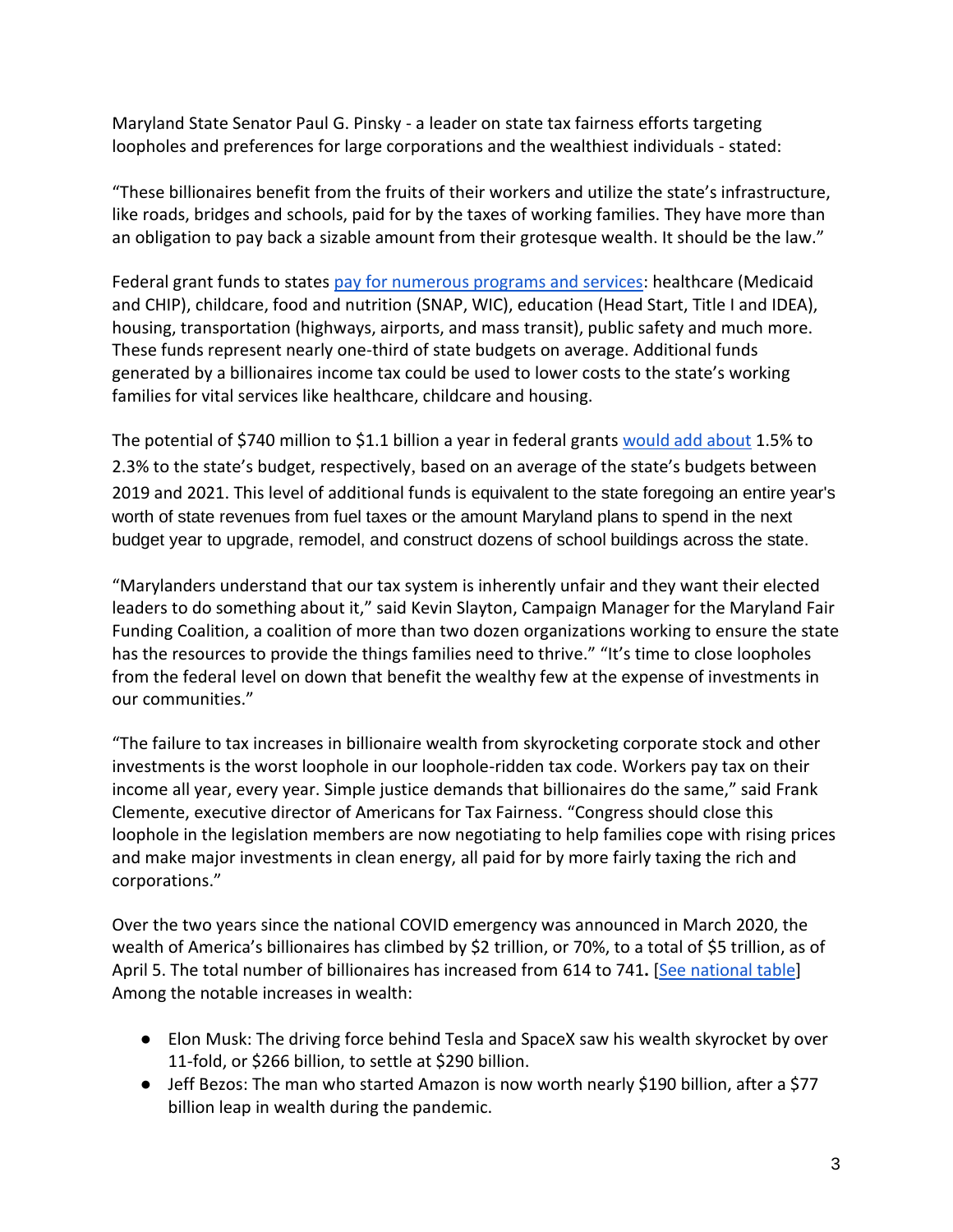● Larry Page and Sergei Brin: The Google co-founders saw their wealth climb more than 133% to \$119 billion and \$114 billion now, respectively.

This billionaires' bonanza has played out against pandemic suffering in Maryland and the rest of the country. More than 1 million Maryland residents have contracted COVID-19 during the pandemic and more than 14,000 Marylanders have died. Many small businesses have closed, daily life has been disrupted and the cost of everything from housing to gas has consumed a greater share of household incomes. Although prompt and ample federal action prevented much worse economic consequences from COVID and helped to speed recovery, businesses and families will once again face perils as many of these interventions have expired or will expire shortly.

Millions of families, for instance, could face [steep increases in healthcare premiums or loss of](https://www.nytimes.com/2022/04/04/opinion/covid-medicaid-loss.html)  [insurance coverage](https://www.nytimes.com/2022/04/04/opinion/covid-medicaid-loss.html) in the second half of this year as pandemic responses fall away:

- Medicaid Coverage: Early in the pandemic, as millions of Americans lost jobs and healthcare coverage, Congress passed the bipartisan Families First Coronavirus Response Act that covered many more people. The federal government increased matching funds to states and ensured that Medicaid enrollees would be continuously covered through the duration of the public health emergency. Once the public health emergency expires—which it is expected to do this year—as many a[s](https://www.urban.org/sites/default/files/2022-03/what-will-happen-to-medicaid-enrollees-health-coverage-after-the-public-health-emergency_1_1.pdf) [13 million people](https://www.urban.org/sites/default/files/2022-03/what-will-happen-to-medicaid-enrollees-health-coverage-after-the-public-health-emergency_1_1.pdf)  [could lose health coverage](https://www.urban.org/sites/default/files/2022-03/what-will-happen-to-medicaid-enrollees-health-coverage-after-the-public-health-emergency_1_1.pdf) over the next 12 months. In Maryland about 190,000 of the state's 1,414,00[0](https://www.medicaid.gov/medicaid/program-information/medicaid-and-chip-enrollment-data/report-highlights/index.html) [Medicaid patients](https://www.medicaid.gov/medicaid/program-information/medicaid-and-chip-enrollment-data/report-highlights/index.html) could lose their coverage, according to an Urban Institute study (see table 2).
- Affordable Care Act (ACA) Coverage**:** Congress and the Biden Administration also took action to make private insurance more affordable during COVID by passing the American Rescue Plan, which provided enhanced premium assistance to help more people buy ACA coverage. This resulted i[n](https://www.whitehouse.gov/briefing-room/statements-releases/2022/03/10/during-week-of-anniversary-of-american-rescue-plan-biden-harris-administration-highlights-health-insurance-subsidies-that-promoted-critical-increases-in-enrollment-and-cost-savings/) [record high enrollment](https://www.whitehouse.gov/briefing-room/statements-releases/2022/03/10/during-week-of-anniversary-of-american-rescue-plan-biden-harris-administration-highlights-health-insurance-subsidies-that-promoted-critical-increases-in-enrollment-and-cost-savings/) in insurance marketplace plans this year. However, the enhanced premium assistance that saved individuals over \$800 last year, will expire at the end of 2022 if Congress does not take action. This will pric[e](https://tcf.org/content/commentary/american-rescue-plans-premium-assistance-must-made-permanent/?agreed=1) [millions nationwide out of coverage,](https://tcf.org/content/commentary/american-rescue-plans-premium-assistance-must-made-permanent/?agreed=1) among them many of the roughly 166,00[0](https://www.kff.org/health-reform/state-indicator/marketplace-enrollment/?currentTimeframe=0&sortModel=%7B%22colId%22:%22Location%22,%22sort%22:%22asc%22%7D) [ACA policy holders](https://www.kff.org/health-reform/state-indicator/marketplace-enrollment/?currentTimeframe=0&sortModel=%7B%22colId%22:%22Location%22,%22sort%22:%22asc%22%7D) in Maryland.

Continuing affordable healthcare coverage for millions of America's working families [would cost](https://www.cbo.gov/system/files/2021-12/57673-BBBA-GrahamSmith-Letter.pdf)  [about \\$50 billion a year](https://www.cbo.gov/system/files/2021-12/57673-BBBA-GrahamSmith-Letter.pdf). That cost could be covered by Sen. Wyden's tax on just the nation's 700 or so richest households, preventing hundreds of thousands of Maryland residents from losing health care.

Larry Ottinger, president of Our Maryland, the state's largest online platform for promoting a just and sustainable future, noted: "It is immoral and a sign of a rigged tax system that a few billionaires get off paying a much lower effective tax rate on their skyrocketing wealth than millions of hard-working Marylanders on their earned wages." "It is simply wrong that Congress enriches someone like Maryland billionaire David Rubenstein by protecting his special interest